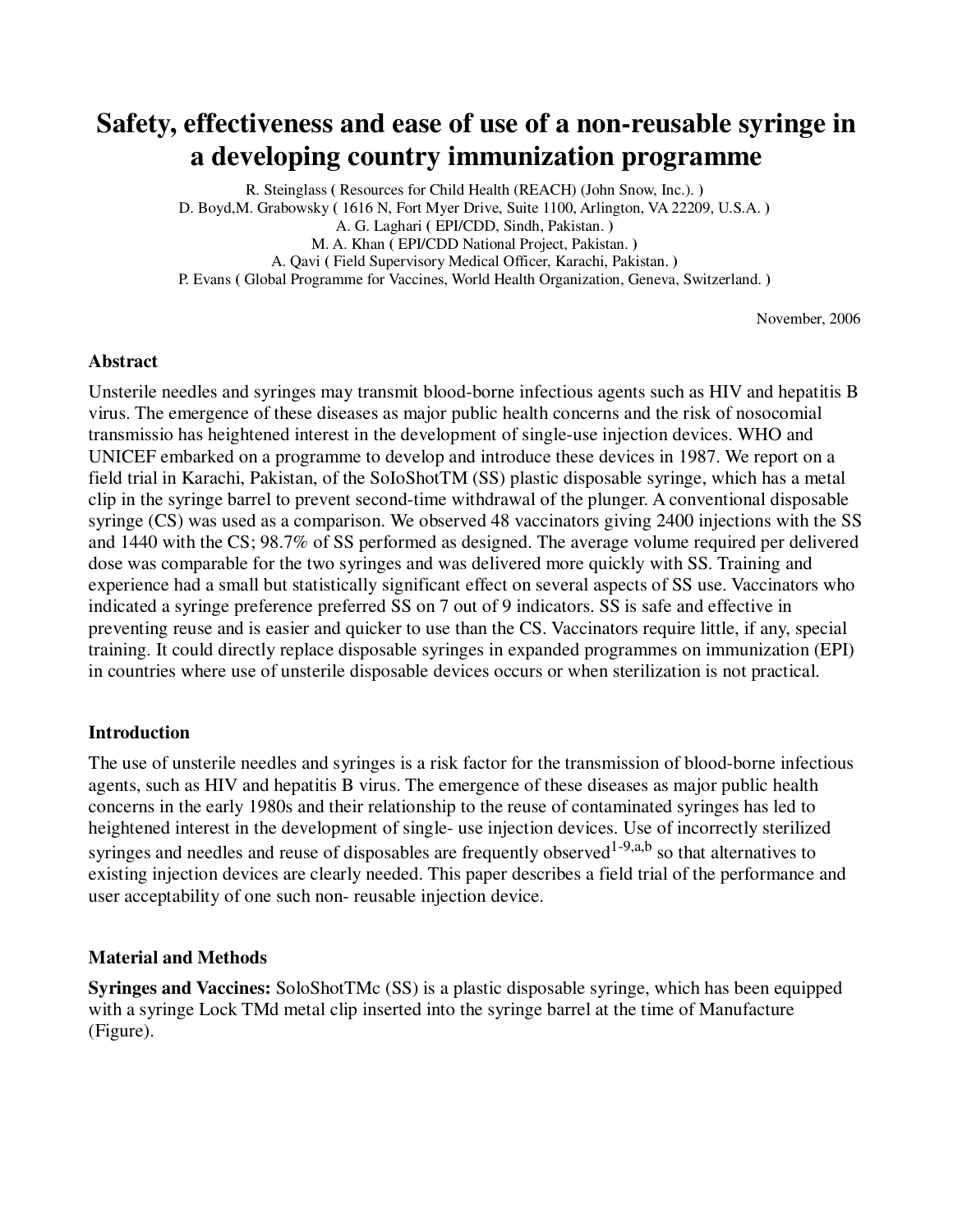### R. Steinglass et al.

Fig. 1. SoloShot™ non-reusable disposable syringe.



# Figure.

After permitting a single filling and emptying, the metal clip is designed to lock the plunger and prevent the plunger from being drawn back a second time. The metal clip is set to permit filling up to 0.575 ml of vaccine with a head space to allow removal of air bubbles and adjustment for the exact dose. The clip is never in contact with the vaccine liquid. SS has a breakaway notch in the plunger to inhibit twist out (not shown in the diagram) and a barrier rib on the plunger to guard the clip against intentional defeat. A 23-gauge, 25-mm needle suitable for intramuscular and subcutaneous injection is permanently attached. The conventional syringe (CS) used in this trial was a plastic disposable which is routinely used by the Expanded Programme on Immunization (EPI) in Pakistan. Manufactured by Becton Dickenson and Company, it is a long narrow lmL tuberculin syringe with a pre-fixed detachable 24-gauge, 20-mm needle. TT (tetanus toxoid) and DT (diphtheria-tetanus) vaccines were used. The required dose was 0.5 ml.

Vaccinators and vaccination sessions: Twenty-four experienced vaccinators with at least one year of immunization experience and 24 inexperienced vaccinators (defined as having less than one year of experience) were randomly selected from rolls of vaccinators. The 48 study vaccinators were randomly assigned to either receive training or receive no training in the use of SS. Training consisted of a short group presentation on SS, distribution of a leaflet, and individual practice in handling the syringes. Vaccination sessions were observed by trained medical officers in fixed facilities or at sites served by outreach teams. Standard EPI policies on injection practices were followed. Each vial of vaccine was used until finished, or until completion of the required number of injections with either SS or CS. At the day's end, completely or partially used vials were withdrawn from further use. Vaccines remaining in used vials was withdrawn and measured. The average filling volume for each of the vaccines used in the trial was supplied by the manufacturer.

**Definitions:** Syringe wastage was determined by the number of functioning syringes which were unsuccessfully used to give an injection. Injection technique was judged to be sterile if the needle touched nothing other than the inside of the cap, the rubber stopper of the vial, or the injection site. Vaccine withdrawal from the vial was considered to be "with ease" when at least 0.5 ml of vaccine was withdrawn on a single pullback. Air was considered to be present in the syringe if the observer could see any air in the barrel of the syringe following withdrawal of vaccine from the vial. Expulsion of air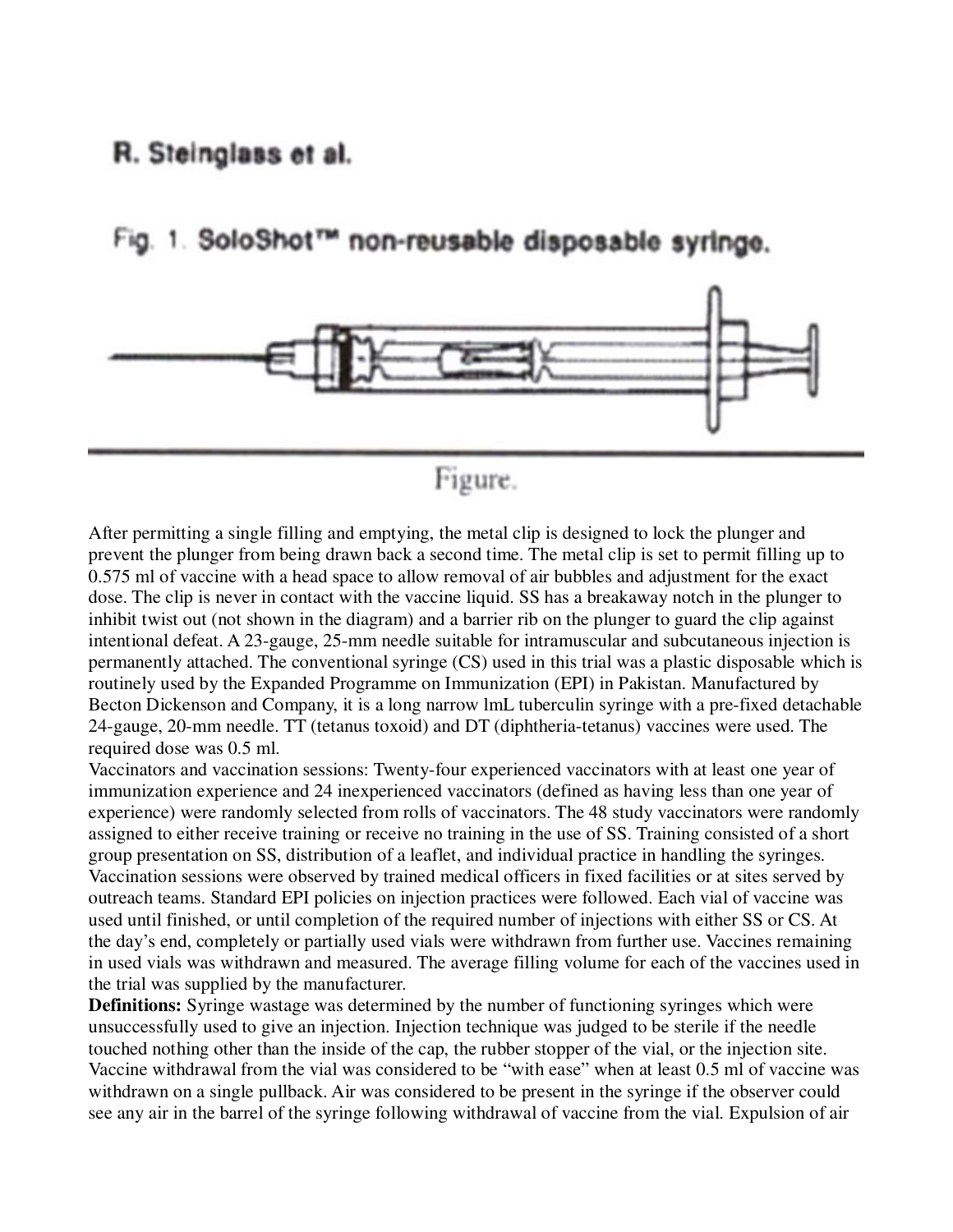from the syringe following vaccine withdrawal was deter- mined to be "with ease" if all the visible air was expelled with less than four finger flicks on the syringe barrel. (This was recorded only for those injections in which air expulsion was attempted.) Aspiration for blood was considered to have been attempted if, after needle insertion in the patient, the vaccinator pulled back on the plunger before giving the injection. Aspiration was rated "easy" if performed with a single pulling action. The presence of vaccine remaining in the syringe following injection was determined by depressing the plunger fully and observing if more than one drop could be expelled from the needle. The duration of each vaccination for either syringe was defined as the time from the opening of the syringe packaging until the withdrawal of the needle from the patient. Rates were compared using chi-squared analysis.

### **Results**

Of the 24 inexperienced vaccinators selected, 22 were females hired three months before the field trial. All 24 experienced vaccinators and observers were male. Sixteen vaccinators received "full training" in SS, lasting one hour by which time the vaccinators ceased asking for more instruction or practice. The vaccinators practiced with an average 8 SS each (range 6-14).

Each vaccinator first attempted 30 injections with the CS and then 50 injections with SS. A total of 3840 attempted injections were observed, 1440 with the CS and 2400 with SS. Observers reported needing to interrupt the injection 21 times with SS and 4 times with the CS. Most of the interruptions were due to insufficient volume of the dose. Virtually all syringes of both types functioned as designed. Of the two CS which malfunctioned, one leaked and one had an occluded needle. Of the 30 SS which malfunctioned, 9 were missing the metal clip and 21 had a stuck piston due to a faulty clip. A clustering of malfunctions occurred in a box of 100 syringes in which 9 were missing a clip and 3 malfunctioned due to a stuck plunger. The 9/2400 (0.4%) SS which were missing a clip were potentially reusable. The plunger could not be withdrawn a second time in any of the syringes which had a clip. All of the CS which could be used once were potentially reusable. Regardless of training and experience, vaccinators maintained sterile techniques with both types of syringe. The rate of accidental needlestick injury was similar for SS  $(0.17\%)$  and CS  $(0.2 1\%)$ .

The average volume delivered per dose with the SS was comparable to that with CS and was administered in less time. Use of the SS resulted in insufficient volumes of the does in 2.4% of attempted injections.

Other results are presented in Table 1.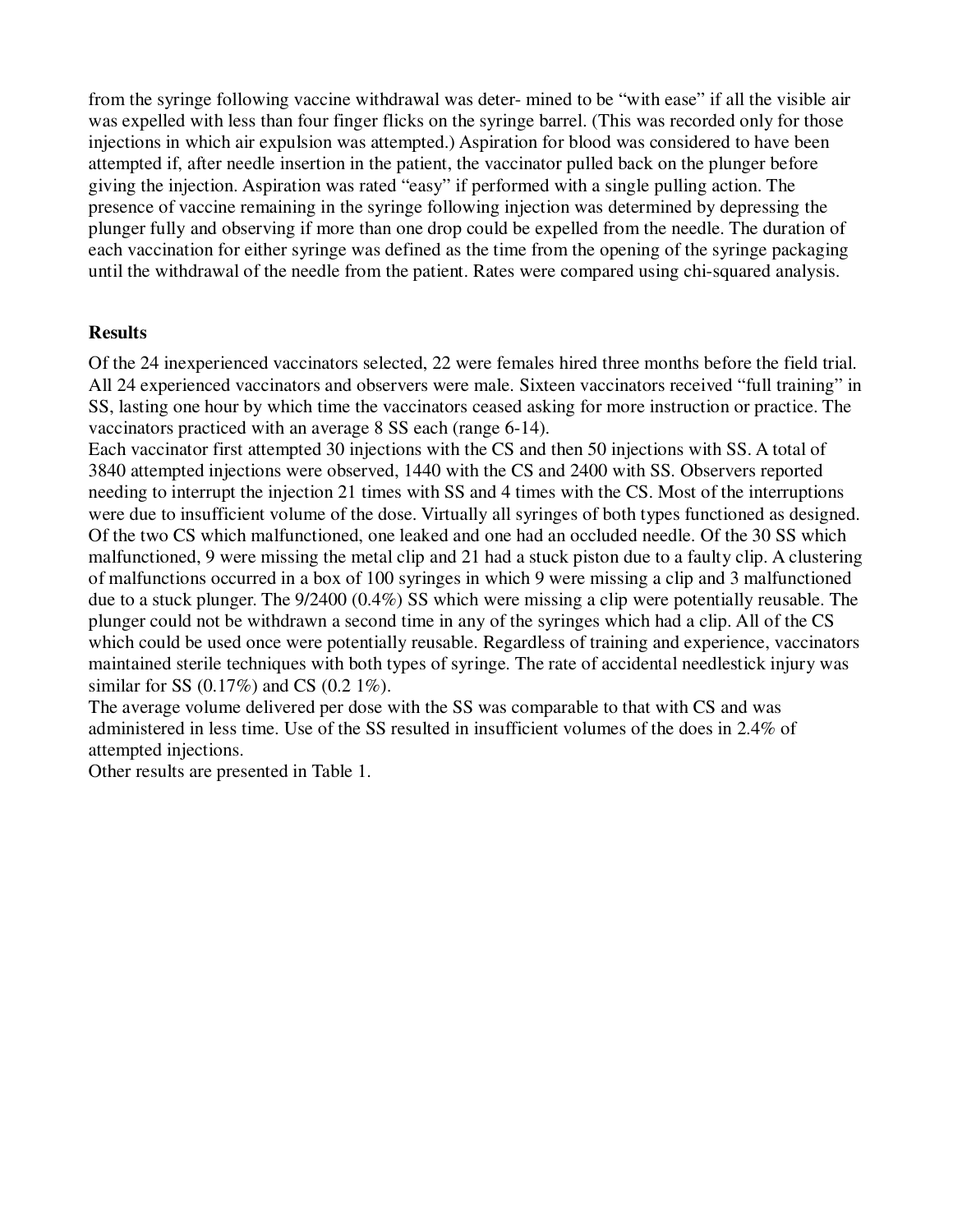|                      | Attempted injections with the<br>characteristic (%) |                        |         |  |  |
|----------------------|-----------------------------------------------------|------------------------|---------|--|--|
| Characteristic       | Conventional                                        | SoloShot <sup>TM</sup> | P       |  |  |
| Syringe wastage      | 0.8                                                 | 3.5                    | < 0.001 |  |  |
| Sterile technique    | 98.3                                                | 98.9                   | $NS*$   |  |  |
| Vaccine withdrawal   | 47.9                                                | 92.2                   | < 0.001 |  |  |
| with ease            |                                                     |                        |         |  |  |
| Presence of air      | 93.0                                                | 59.1                   | < 0.001 |  |  |
| Expulsion of air     | 54.1                                                | 87.6                   | < 0.001 |  |  |
| with ease            |                                                     |                        |         |  |  |
| Attempted blood      | 38.0                                                | 29.3                   | $NS*$   |  |  |
| aspiration           |                                                     | 1917.<br>788           |         |  |  |
| Aspiration attempted | 97.2                                                | 99.3                   | $NS*$   |  |  |
| with ease            |                                                     |                        |         |  |  |
| Residual vaccine     | 10.5                                                | 0.7                    | < 0.001 |  |  |
| Time per injection   | 43.3 sec                                            | 30.7 sec               | < 0.001 |  |  |

Table 1. Summary of results with conventional and SoloShot<sup>TM</sup> syringes.

\*NS = not significant by  $X^2$  test.

Of the 82 functioning SS which were not used successfully, 56 were wasted due to failure to withdraw 0.5m1 on the first attempt (the syringe locked on the second attempt), 10 were due to premature activation of the clip, and 10 were due to nonsterile technique. SS was quicker to use than the CS for each antigen (P<0.05 in every case). Aspiration for blood was attempted in significantly greater proportions of injections with CS, although there was no significant difference in the rate at which attempted aspiration was performed "with ease".

Training and experience had a statistically significant effect on some characteristics of SS use (Table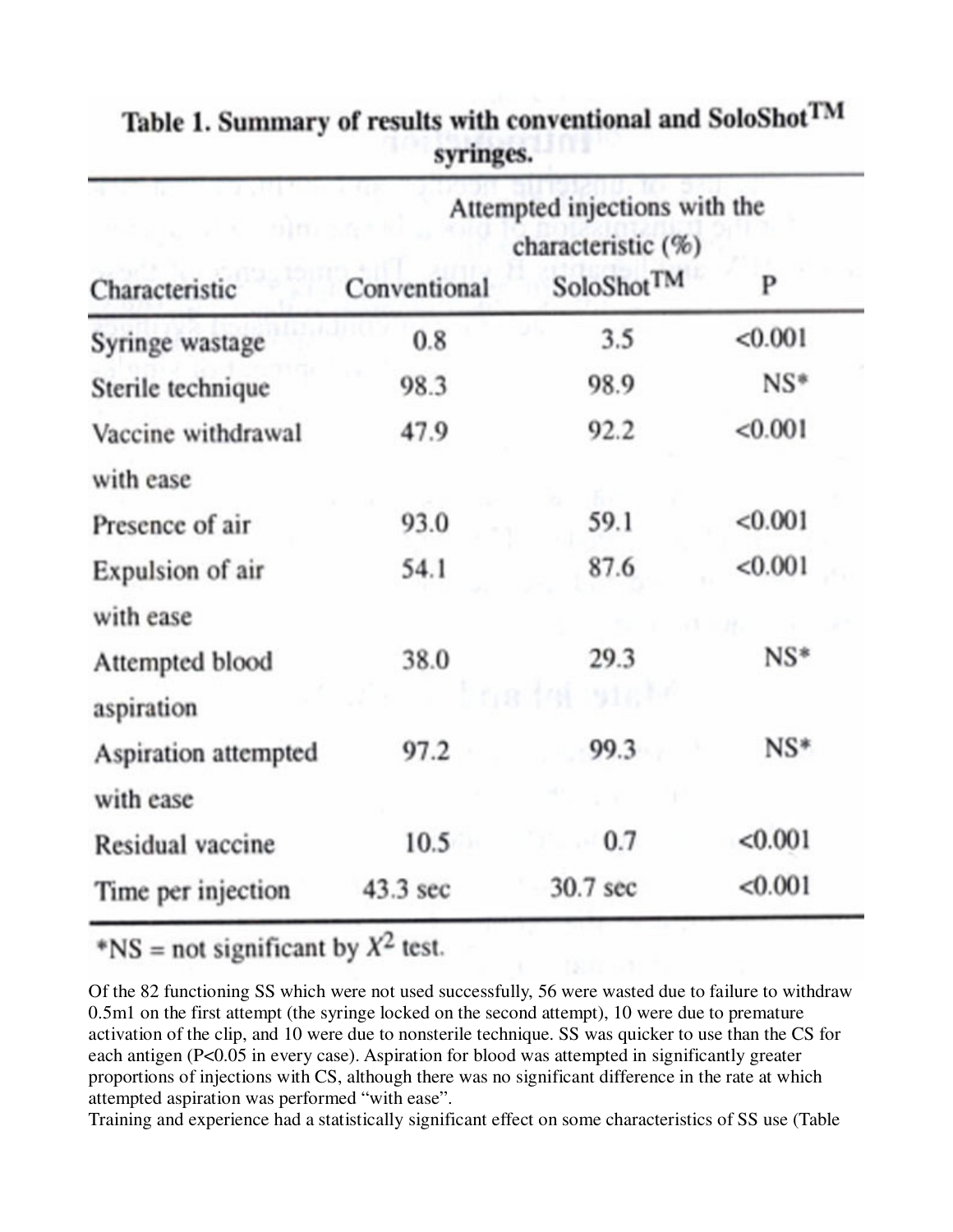| Table 2. Summary of effect of training and experience for<br>1321<br>SoloShot <sup>TM</sup> . |                      |             |                    |  |  |  |
|-----------------------------------------------------------------------------------------------|----------------------|-------------|--------------------|--|--|--|
| Attempted injections with the<br>characteristic (%)                                           |                      |             |                    |  |  |  |
| Trained                                                                                       | Not<br>trained       | Experienced | Not<br>experienced |  |  |  |
| 2.9                                                                                           | $5.3*$               | 2.0         | $6.2*$             |  |  |  |
| 99.1                                                                                          | 98.9                 | 98.8        | 99.2               |  |  |  |
| 90.3                                                                                          | 91.1                 | 86.9        | $94.5*$            |  |  |  |
| 62.0                                                                                          | $53.4*$              | 49.3        | $66.6*$            |  |  |  |
| 93.7                                                                                          | $78.7*$              | 83.5        | $89.4*$            |  |  |  |
| 24.3                                                                                          | $14.4*$              | 23.5        | $15.1*$            |  |  |  |
| 99.5                                                                                          | 100.0                | 99.5        | 100.0              |  |  |  |
| 1.3                                                                                           | 0.4                  | 1.2         | 0.5                |  |  |  |
| 30.2                                                                                          | $32.4*$              | 27.1        | $35.6*$            |  |  |  |
|                                                                                               | Aspiration attempted |             |                    |  |  |  |

Two areas in which training had a large effect were average elapsed time per injection and syringe wastage. Overall, untrained vaccinators took 7% longer (2.2 seconds) per injection with SS than did trained vaccinators.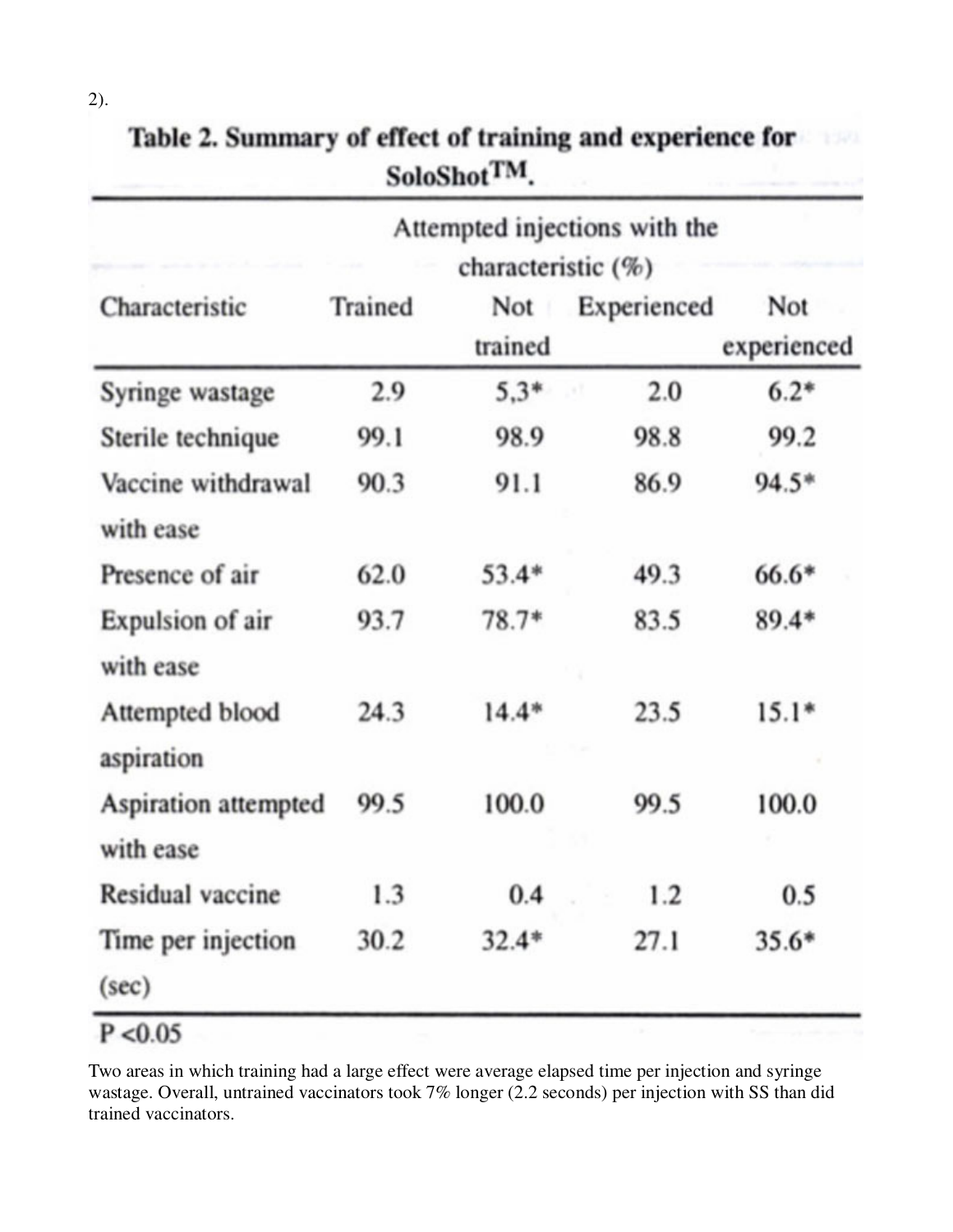On a written questionnaire, the vaccinators preferring a syringe favoured SS on seven of nine indicators, including overall preference (Table 3).

| Question                                                                                                  | Percent of those responding<br>who favoured SoloShot <sup>TM</sup> |  |
|-----------------------------------------------------------------------------------------------------------|--------------------------------------------------------------------|--|
| Which syringe allowed you to withdraw vaccine more easily from a<br>full vial? $(45)^*$                   | 71.1                                                               |  |
| Which syringe allowed you to withdraw vaccine more easily from a<br>vial with a few doses remaining? (43) | 39.5                                                               |  |
| Which syringe allowed you to expel air bubbles more easily? (46)                                          | 89.1                                                               |  |
| Which syringe allowed you to aspirate for blood more easily? (30)                                         | 13.3                                                               |  |
| Which syring allowed you to give the correct dose more easily? (48)                                       | 97.9                                                               |  |
| Which syringe allowed you to complete the injection more easily? (40)                                     | 77.5                                                               |  |
| Which syringe was easier to use? (46)                                                                     | 78.3                                                               |  |
| Which syringe was faster to use? (47)                                                                     | 93.6                                                               |  |
| Which syringe would you prefer to use? (47)                                                               | 80.9                                                               |  |

Table 3. Summary of results on user acceptability survey.

\* Numbers indicating a preference are given in parentheses.

In the case of vials with only a few doses remaining, vaccinators reported withdrawal to be easier with CS than SS, but this was not statistically significant. The longer needle on SS was reported by some vaccinators to contribute to the frequency of withdrawing a dose of insufficient volume. After needle thickness and length, the increased friction associated with using SS (due to the clip) was most often cited as a negative feature. Forty out of the 48 vaccinators reported that practice with five or fewer SS would be adequate to ensure proper use.

### **Discussion**

SoloShotTM, a prototype non-reusable syringe, was used safely and effectively by vaccinators in Karachi, regardless of their past experience or specific training in SS use. SS was non-reusable, was easily learned, required little if any training in its use, was considerably faster to use than CS, and was clearly preferred by the vaccinators themselves. Some 98.7% of SS performed according to their design, exceeding the 98% requirement set by WHO.E SS meets the WHO performance requirements for those criteria tested. $c$ 

SS can be introduced into the EPI as a direct replacement for disposable injection devices for intramuscular and subcutaneous injections in countries where reuse of disposables commonly occurs or where sterilization is not practical. As a result of this field trial, WHO recommends the supply of SS to immunization programmes in developing countries; UNICEF entered into a procurement agreement with the manufacturer and delivery started in 1992.

The field trial indicated that introduction of SS into the Pakistan EPI would be accepted by vaccinators.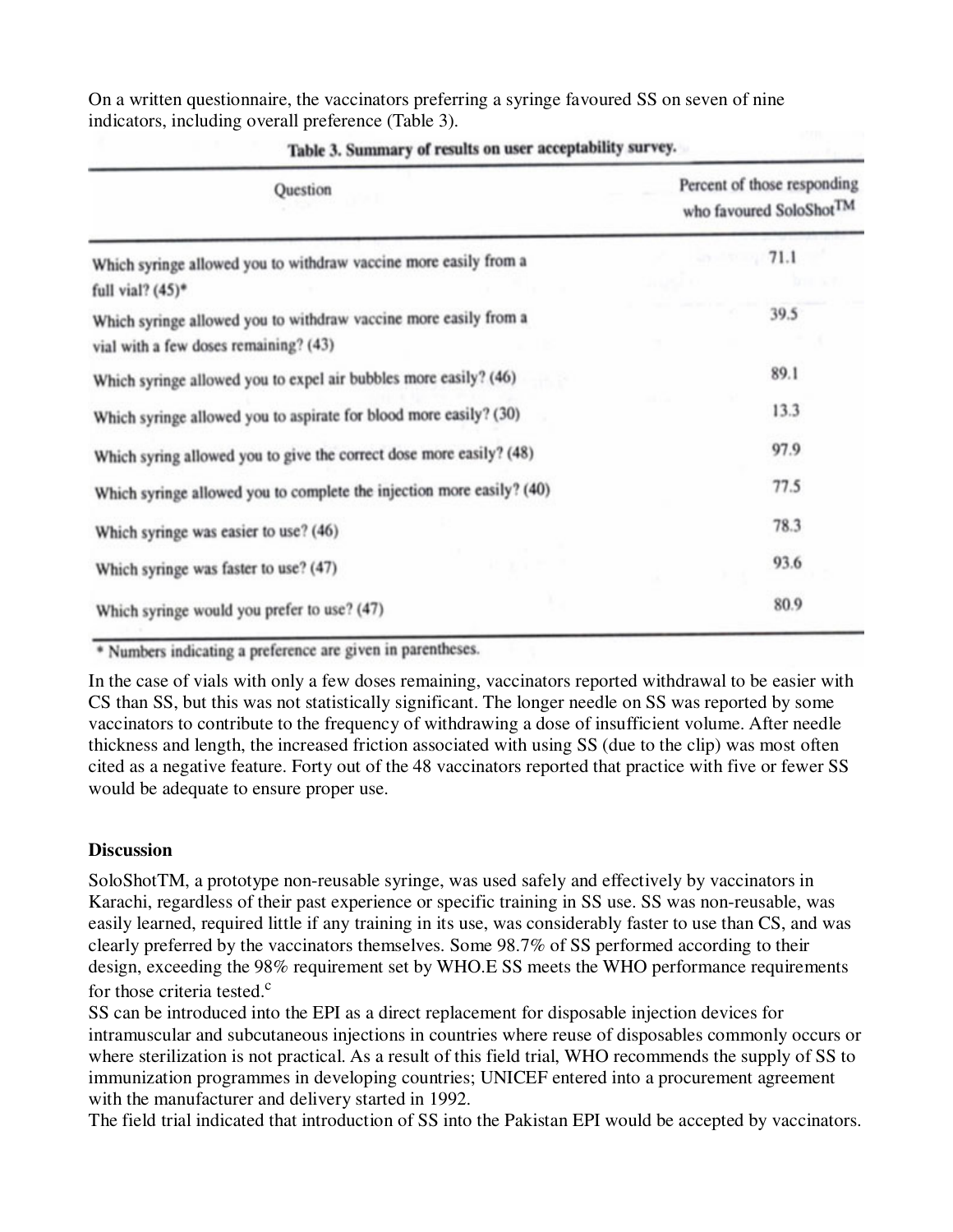Although the needle affixed to SS conforms to the WHO- recommended size and gauge for intramuscular and subcutaneous injections,Y vaccinators in Pakistan are accustomed to unusually short and narrow needles on the CS. Modifying the needle to meet local specifications should present little manufacturing difficulty.

The few instances in which SS was potentially reusable owing to absent clips was an issue of manufacturing quality control rather than design failure. The SS used in the field trial had been hand assembled by the manufacturer. While SS could not be reused under normal clinical practice, a few vaccinators who were challenged to defeat SS intentionally did succeed in removing the clip and rendering the syringe reusable. Design modifications intended to remedy this problem have since been made.

Vaccinators injected more quickly with SS than with CS because of the relative ease of filling the syringe with vaccine and the reduced frequency of attempted aspiration. The differential in speed of use would have been even greater if the needle on the CS was not already pie-fixed, as is often the case. The time to give a SS injection clustered around a very narrow range-95% of injections took less than 42 seconds; with CS, 95% took less than 50 seconds. SS was considerably faster to use than a nonreusable pre-filled injection device recently tested in Guatemala.<sup>10</sup>

The pre-set volume on SS, dictated by placement of the syringe LOCKTM clip, allowed for rapid pullback on the plunger without concern for overfilling. However, because this single-use feature does not permit repeated manipulation of the plunger to correct the dose, more vaccinators withdrew an inadequate dose of vaccine with SS than with CS.

Prior experience in using CS had inconsistent effects on SS performance. This may have been because experienced vaccinators had to unlearn certain practices when using SS, which was not the case with the inexperienced vaccinators. Experienced vaccinators naturally found the CS easier to use than did inexperienced vaccinators, but the latter took readily to SS. The longer elapsed time per injection among untrained vaccinators using SS versus the CS was confined to the inexperienced group and was only significant for the first injection, indicating that hands-on experience quickly achieved similar results as training. Regardless of training or experience, vaccinators quickly learned about the pre-set clip and single-use feature of SS during practical use and could similarly withdraw a dose of vaccine using SS.

Given the results of the trial, introduction of SS may pose little additional training burden on the existing EPI. Training should emphasize the need to adjust carefully the depth of needle insertion according to the level of vaccine remaining in the upturned vial, before pulling slowly on the plunger. This point is also rapidly learned with a little practice. Vaccinators most often cited the need to prevent syringe wastage and to explain the benefits of SS as reasons for providing training. Concern about safety was not mentioned (or observed) and vaccinators and observers felt SS could be used safely without any prior training.

Vaccinators had difficulty in withdrawing a dose of measles vaccine because SS does not allow injection of air to neutralize the vacuum inside these vials. Under controlled conditions after the field trial, however, vaccinators demonstrated their ability to use SS as effectively as CS in withdrawing adequate doses of measles vaccine. Consequently, with focused training and practice, SS should be equally effective in delivering all the vaccines.

Blood aspiration was attempted significantly less often with SS. The EPI did not advocate such aspiration prior to injection of vaccine as a routine practice.<sup>11</sup> Of 17 vaccinators who aspirated more than 50% of the time using CS, a significant change in behaviour using SS was observed for 11, with 10 vaccinators decreasing the frequency of attempted aspiration. Vaccinators reported that aspiration was easier with CS.

The field trial identified some operational issues to be considered before SS is introduced. With its volume of deliverable fluid dictated by the clip setting, SS is not currently suitable for administering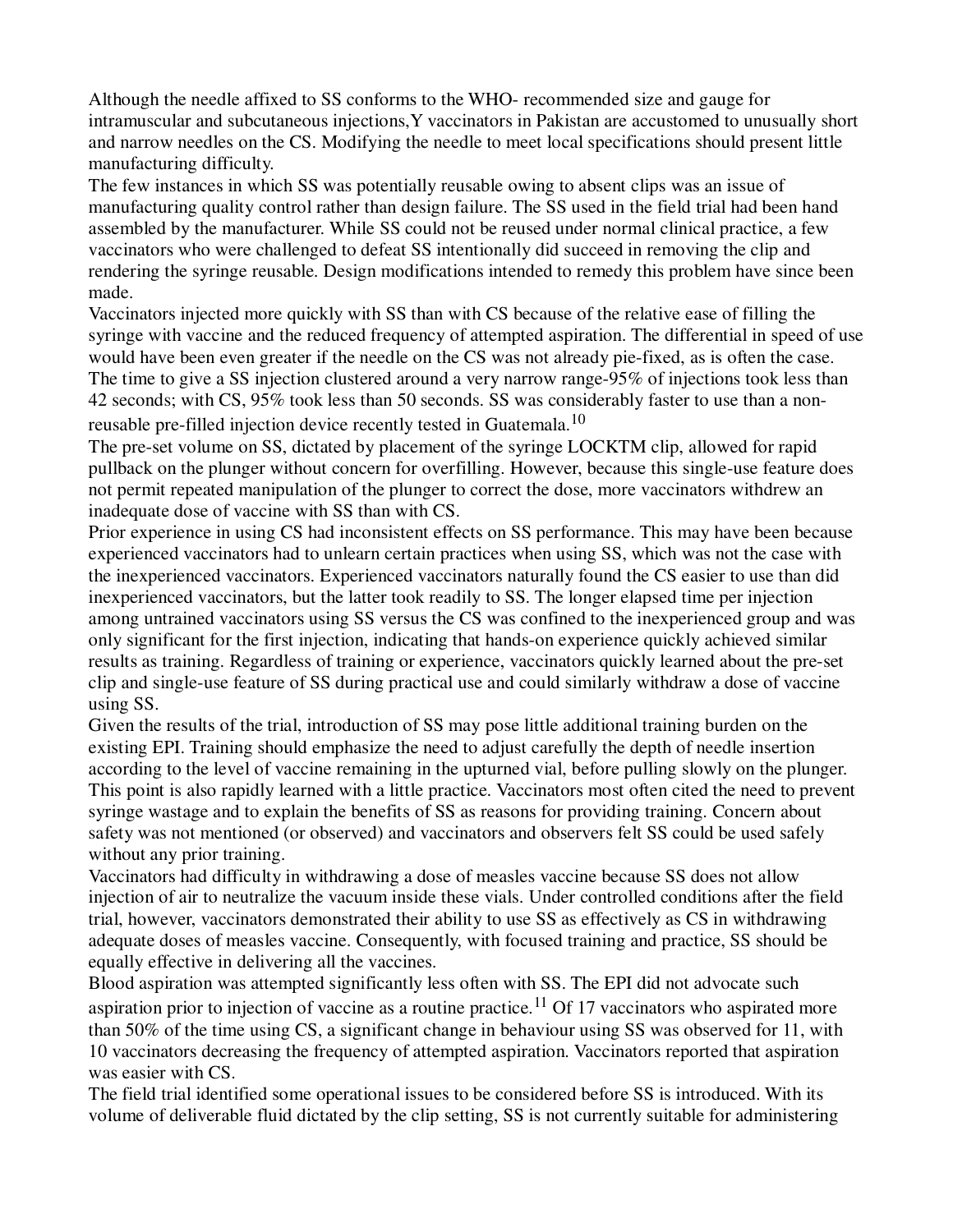BCG or reconstituting lyophilized multiple-dose vials of BCG and measles. Therefore, if SS is introduced into EPI, strict attention to the sterile use of other injection devices will continue to be needed. Research and development to bring a variety of nonreusable syringes to market should be encouraged.<sup>3</sup>

The lack of a system for disposal of syringes and needles is a safety concern in Pakistan and elsewhere. WHO and UNICEF recommend that disposable syringes and needles should only be used if their destruction after a single use can be assured. During the field trial and according to a recent logistics survey report in Pakistanj little evidence of strict accounting and disposal of used syringes and needles was observed. Used syringes were recapped and generally returned from outreach sessions, usually in thin plastic bags, to the base health facility, where they were dumped into an open cardboard box without security precautions. While SS addresses the issue of reuse, the problem of destroying unsterile SS (or CS) would still need resolution. UNICEF plans to provide immunization programmes with nonreusable syringes, either SS or other types, in combined transport, safety and combustion boxes. At all levels of the distribution system. Storekeepers may need training in determining supply requirements with sufficient lead time. Shortages in an EPI relying largely on SS could result in a cessation of vaccination, or in repeated unsterile use of a small number of over- or undersized syringes and needles.

Some additional training costs mould be expected with the introduction of SS, particularly training of storekeepers in management. To the extent that disposable syringes are being reused, future use of a single non- reusable syringe and needle for each injection could increase costs due to the ordering, storage, transport and disposal of greater numbers of syringes, and due to the higher unit price per syringe (approximately \$0.12 versus \$0.05). However, assuming that conventional disposable syringes are now being used only once, then future use of SS mayresult in savings in shipping and storage, given its smaller volume per packaged syringe.

SoloShotTM has minimal dead space and allows less vaccine wastage by virtue of its integral cannula. Its pre-set clip limits overfilling of the syringe. However, greater wastage of SS syringes and vaccine due to withdrawal of doses of insufficient volume can be expected. The slightly higher vaccine economy with SS during the field trial is unlikely to translate into much savings, except in a narrow range of circumstances, where staff at busy vaccination sessions must open another multi-dose vial for only 1 or 2 additional persons. SS is faster to use but, unless the vaccination site is very busy, the overall savings in terms of staff time is unlikely to be large. The introduction of SS could lead to greater costs for EPI, but has the potential to reduce transmission of bloodborne agents and avert the associated economic and human costs.

Use of SS should not be expected to reduce the incidence of needlestick injuries in clinical settings, as these are commonly due to re-sheathing" and faulty technique."J2 Reported needlesticks with both the SS and CS were similar to rates with disposable syringes reported in other settings.<sup>13,14K</sup> However, increased numbers of non- reusable syringes requiring safe disposal in a country previously reusing disposables would probably increase the frequency of needlestick injuries to the public, unless antineedlestick protective features were included in the syringe design.<sup>4</sup>

Introduction of SoloShotTM is unlikely to stop the problem of unsterile injections completely since so many of these occur outside the EPI, but it should make public health practice meet the expected standards of quality of care which, in EPI, includes the dictum, "One sterile syringe, one sterile needle for each injection."

### **Acknowledgements**

This trial was conducted by the Pakistan National Institute of Health and Ministry of Health, with the technical assistance of the Resources for Child Health Project (REACHI John Snow, Inc.) under